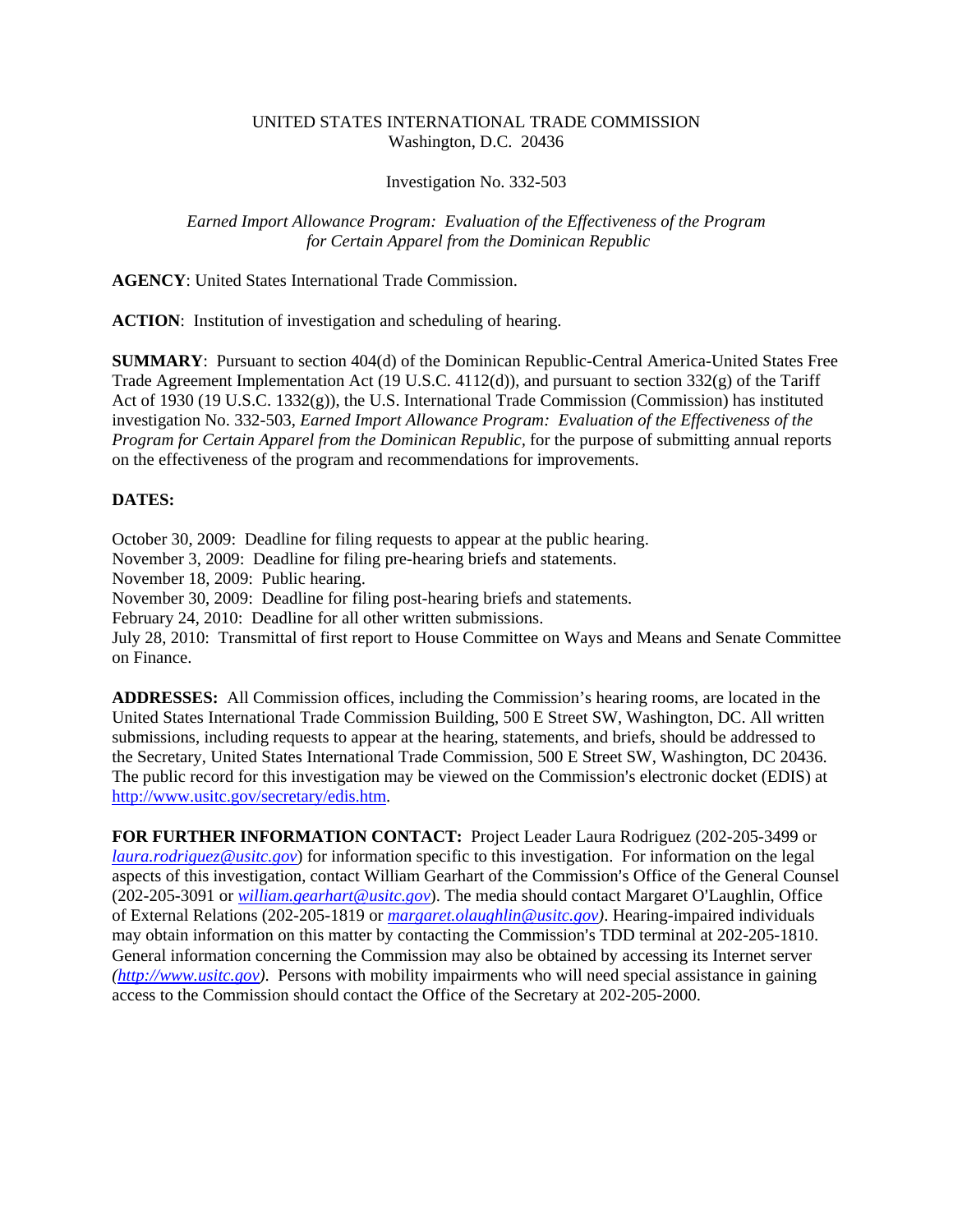**BACKGROUND:** Section 404 of the Dominican Republic-Central America-United States Free Trade Agreement Implementation Act (DR-CAFTA Act) requires the Secretary of Commerce to establish an Earned Import Allowance Program (EIAP) and directs the Commission to conduct annual reviews of the program for the purpose of evaluating its effectiveness and making recommendations for improvements. Section 404 of the DR-CAFTA Act was added by section 2 of Public Law 110-436, "An Act to extend the Andean Trade Preference Act, and for other purposes." It authorizes certain apparel articles wholly assembled in an eligible country to enter the United States free of duty if accompanied by a certificate that shows evidence of the purchase of certain U.S. fabric. The term "eligible country" is defined to mean the Dominican Republic. More specifically, the program allows producers (in the Dominican Republic) that purchase a certain quantity of qualifying U.S. fabric for use in the production of certain bottoms of cotton in the Dominican Republic to receive a credit that can be used to ship a certain quantity of eligible apparel using third country fabrics from the Dominican Republic to the United States duty free. Section 404(d) directs the Commission to conduct an annual review of the program for the purpose of evaluating the effectiveness of the program and making recommendations for improvements. The Commission is required to submit its reports to the House Committee on Ways and Means and the Senate Committee on Finance. The statute provides that the program will be in effect for the 10-year period beginning on the date on which the President certifies to the committees that sections A, B, C, and D of the Annex to Presidential Proclamation 8213 (December 20, 2007) have taken effect. The Commission expects to submit its first report to the committees by July 28, 2010.

The Commission has also instituted this investigation pursuant to section 332(g) of the Tariff Act of 1930 to facilitate docketing of submissions and also to facilitate public access to Commission records through the Commission's EDIS electronic records system.

**PUBLIC HEARING:** A public hearing in connection with this investigation will be held at the U.S. International Trade Commission Building, 500 E Street, SW, Washington, DC beginning at 9:30 a.m. on November 18, 2009. Requests to appear at the public hearing should be filed with the Secretary no later than 5:15 p.m., October 30, 2009, in accordance with the requirements in the "Submissions" section below. All pre-hearing briefs and statements should be filed not later than 5:15 p.m., November 3, 2009; and all post-hearing briefs and statements responding to matters raised at the hearing should be filed not later than 5:15 p.m., November 30, 2009. If, at of the close of business on October 30, 2009, no witnesses are scheduled to appear at the hearing, the hearing will be canceled. Any person interested in attending the hearing as an observer or non-participant may call the Secretary (202-205-2000) after October 30, 2009, to determine whether the hearing will be held.

**SUBMISSIONS**: All written submissions, including requests to appear at the hearing, statements, and briefs, should be addressed to the Secretary and must conform to the provisions of section 201.8 of the Commission's *Rules of Practice and Procedure* (19 C.F.R. 201.8). Section 201.8 requires that a signed original (or a copy so designated) and fourteen (14) copies of each document be filed. In the event that confidential treatment of a document is requested, at least four (4) additional copies must be filed, in which the confidential information must be deleted (see the following paragraph for further information regarding confidential business information). The Commission's rules authorize filing submissions with the Secretary by facsimile or electronic means only to the extent permitted by section 201.8 of the rules (see Handbook for Electronic Filing Procedures,

*http://www.usitc.gov/secretary/fed\_reg\_notices/rules/documents/handbook\_on\_electronic\_filing.pdf*). Persons with questions regarding electronic filing should contact the Secretary (202-205-2000).